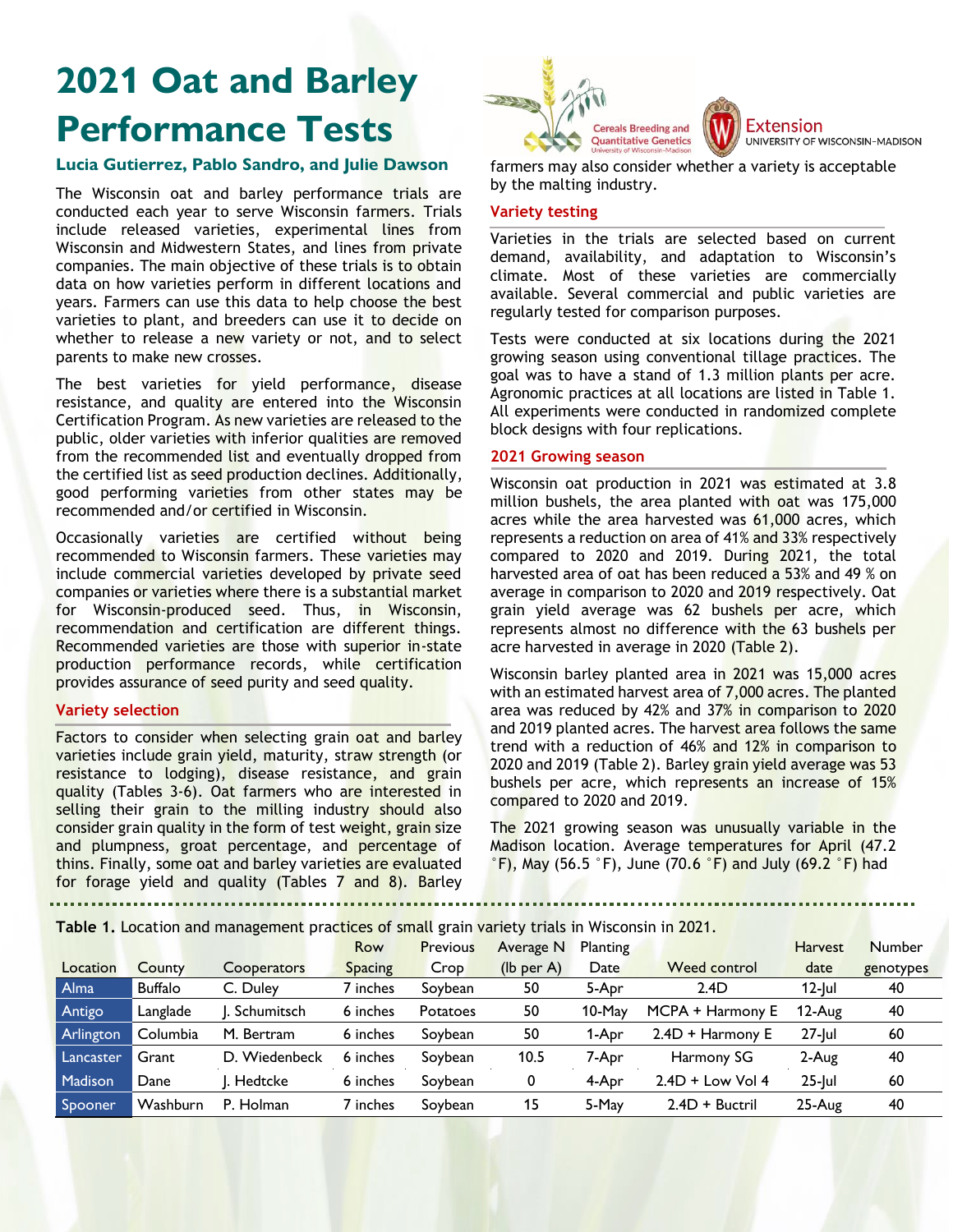**Table 2.** Historical areas, production, and yield of oat and barley in Wisconsin.

|      |                            |                              | Oat                                 |                           | <b>Barley</b> |                            |                              |                                     |                           |  |  |  |
|------|----------------------------|------------------------------|-------------------------------------|---------------------------|---------------|----------------------------|------------------------------|-------------------------------------|---------------------------|--|--|--|
| Year | Area<br>planted<br>(acres) | Area<br>harvested<br>(acres) | Total<br>production<br>(Million bu) | Grain yield<br>(bu per A) |               | Area<br>planted<br>(acres) | Area<br>harvested<br>(acres) | Total<br>production<br>(million bu) | Grain yield<br>(bu per A) |  |  |  |
| 2021 | 175,000                    | 61,000                       | 3.80                                | 62                        |               | 15,000                     | 7.000                        | 0.37                                | 53                        |  |  |  |
| 2020 | 300,000                    | 131,000                      | 5.49                                | 63                        |               | 26,000                     | 13,000                       | 0.59                                | 46                        |  |  |  |
| 2019 | 265,000                    | 120,000                      | 6.48                                | 54                        |               | 24,000                     | 8,000                        | 0.37                                | 46                        |  |  |  |

-- Information not available. Source: USDA National Agricultural Statistics Service www.nass.usda.gov

deviations of +4.6 °F, -1.6 °F, +2.6 °F and -1.8 °F from historical averages, but with days of extreme heat during April and May. The precipitations in April (1.5"), May (2.6"), June (4.5"), and July (0.7") had deviations of -0.5", -2.8", +0.4", and -2.6" from historical averages. Therefore, early season was dry, warmer, and with days of extremely hot temperatures which facilitated earlier planting dates in most locations but also created conditions for lower emergence and reduced tillering. in both barley and oats. Late season was mostly dry which delayed the expression of crown rust disease, but some heavy storms caused high levels of lodging.

### **2020 Growing season**

Wisconsin oat production in 2020 was estimated at 5.49

million bushels, the area planted with oat was 300,000 acres, and the area harvested was 131,000 acres, which was an increase of 13% and 9% respectively compared to 2019. During the last three years, the oat planted and harvested area have been increasing on average 18% and 11% respectively. Oat estimated grain yield was 63 bushels per acre, an increase of 17% in comparison to the production obtained in 2019 (Table 2).

Wisconsin barley planted area in 2020 was 26,000 acres and the estimated harvest area was 13,000 acres. The planted area had an increase of 8%, while the harvested area had an increase of 6% in comparison to 2019 (Table 2). Barley estimated yield was 46 bushels per acre in 2020 which was not different from the year 2019.

...............................

| <b>Table 3.</b> Grain oat variety description.<br>Wis.<br>Test Wt<br>Kernel<br>Ht<br>Kernel<br>Licensed/<br>Release |           |      |        |                      |                   |                   |                        |          |                            |                           |                          |                   |                          |                  |       |
|---------------------------------------------------------------------------------------------------------------------|-----------|------|--------|----------------------|-------------------|-------------------|------------------------|----------|----------------------------|---------------------------|--------------------------|-------------------|--------------------------|------------------|-------|
| Genotype                                                                                                            | Origin    | year | color  | Maturity<br>$date^a$ | (in) <sup>b</sup> | Lodging<br>$(\%)$ | $(Lb/bu)$ <sup>d</sup> | protein  | Crown<br>rust <sup>e</sup> | Stem<br>rust <sup>f</sup> | Septoriaf                | Smut <sup>f</sup> | <b>BYDV</b> <sup>g</sup> | PVP <sup>h</sup> | Cert. |
| Recommended                                                                                                         |           |      |        |                      |                   |                   |                        |          |                            |                           |                          |                   |                          |                  |       |
| Antigo                                                                                                              | WI        | 2017 | yellow | 22                   | 32                | 15                | 46                     | high     | <b>MR</b>                  | S                         | $\sim$ $\sim$            | MR                | <b>MR</b>                | yes              | yes   |
| BetaGene™                                                                                                           | WI        | 2014 | yellow | 25                   | 33                | 5                 | 42                     | --       | <b>MS</b>                  | $-$                       | $- -$                    | $- -$             | <b>MR</b>                | yes              | yes   |
| Deon                                                                                                                | <b>MN</b> | 2013 | yellow | 29                   | 37                | 15                | 43                     | med      | R.                         | $\sim$ $\sim$             | R                        | R                 | R                        | yes              | yes   |
| Esker2020                                                                                                           | WI        | 2020 | yellow | 23                   | 35                | 10                | 42                     | med/high | R.                         | <b>MR</b>                 | $- -$                    | R.                | <b>MR</b>                | yes              | yes   |
| MN-Pearl                                                                                                            | <b>MN</b> | 2019 | white  | 29                   | 35                | 10                | 42                     | med/high | MR                         | MR                        | $\overline{\phantom{a}}$ | <b>MR</b>         | <b>MR</b>                | yes              | yes   |
| Ron                                                                                                                 | WI        | 2014 | yellow | 27                   | 36                | 20                | 42                     | med      | S                          | $-$                       | R                        | R                 | MR                       | yes              | yes   |
| Rushmore                                                                                                            | SD        | 2019 | white  | 25                   | 35                | 10                | 46                     | high     | R.                         | --                        |                          | R                 | <b>MR</b>                | yes              | yes   |
| WIX10305-4                                                                                                          | WI        | 2022 | yellow | 27                   | 27                | 5                 | 38                     | high     | R                          | --                        | $- -$                    | $- -$             | R                        |                  |       |
| <b>Other varieties</b>                                                                                              |           |      |        |                      |                   |                   |                        |          |                            |                           |                          |                   |                          |                  |       |
| Badger                                                                                                              | WI        | 2010 | yellow | 22                   | 79                | 21                | 42                     | med      | S                          | R                         | <b>MR</b>                | R.                | S                        | yes              | yes   |
| Esker                                                                                                               | WI        | 2004 | yellow | 25                   | 87                | 15                | 39                     | med      | <b>MR</b>                  | <b>MS</b>                 | <b>MR</b>                | R.                | R                        | yes              | yes   |
| Horsepower                                                                                                          | SD        | 2012 | yellow | 25                   | 85                | 33                | 38                     | med      | S                          | R                         | <b>MR</b>                | R                 | <b>MR</b>                | yes              | yes   |
| Hayden                                                                                                              | SD        | 2014 | yellow | 27                   | 86                | 10                | 44                     | med/high | S                          | <b>MS</b>                 | $- -$                    | R                 | <b>MR</b>                | yes              | yes   |
| Shelby427                                                                                                           | SD        | 2009 | white  | 25                   | 90                | 22                | 43                     | med/high | S                          | <b>MS</b>                 | <b>MR</b>                | <b>MR</b>         | <b>MR</b>                | yes              | yes   |
| Ogle                                                                                                                | IL        | 1981 | yellow | 26                   | 86                | 23                | 38                     | low      | S                          | S                         | S                        | S                 | R                        | yes              | yes   |
| Sumo                                                                                                                | SD        | 2016 | white  | 19                   | 34                | 15                | 40                     | med/high | R.                         | R                         | $- -$                    | R                 | <b>MR</b>                | yes              | yes   |
| Vista                                                                                                               | WI        | 1999 | yellow | 28                   | 89                | 10                | 39                     | low      | <b>MS</b>                  | R                         | <b>MS</b>                | R                 | <b>MR</b>                | yes              | yes   |
| Warrior                                                                                                             | SD        | 2018 | white  | 25                   | 26                | 5                 | 38                     | high     | R                          | --                        | $- -$                    | R                 | <b>MR</b>                | yes              | yes   |

<sup>a</sup> Maturity (days after May 31st) as indicated in 15 Wisconsin tests conducted 2019-2021. <sup>b</sup> Height (inches) at maturity in 15 Wisconsin tests conducted 2019-2021.<br><sup>C</sup> Lodging in 15 Wisconsin tests conducted in 2019 and

e Cooking in 13 years resistance: R=Resistant, MR=Moderately Resistant, MS=Moderately Susceptible, S=Susceptible, Due to the high mutation rate of the pathogen, only 2019-2021 data were<br>used for crown rust reports. <sup>1</sup> Bec septoria, and smut. <sup>8</sup> Barley vellow dwarf virus or red leaf disease resistance (BYDV): R=Resistant, MR=Moderately Resistant, MS=Moderately Susceptible, S=Susceptible, S=Susceptible, PPVP=Plant Variety

The 2020 growing season was characterized by a dry spring locations and in general, later planting dates than average. with lower precipitation and above average temperature. This created a larger variability in sowing dates among

The precipitations in April (1.44"), May (4.8"), June (4.33"), and July (5.6") had deviations of -0.77", -1.6",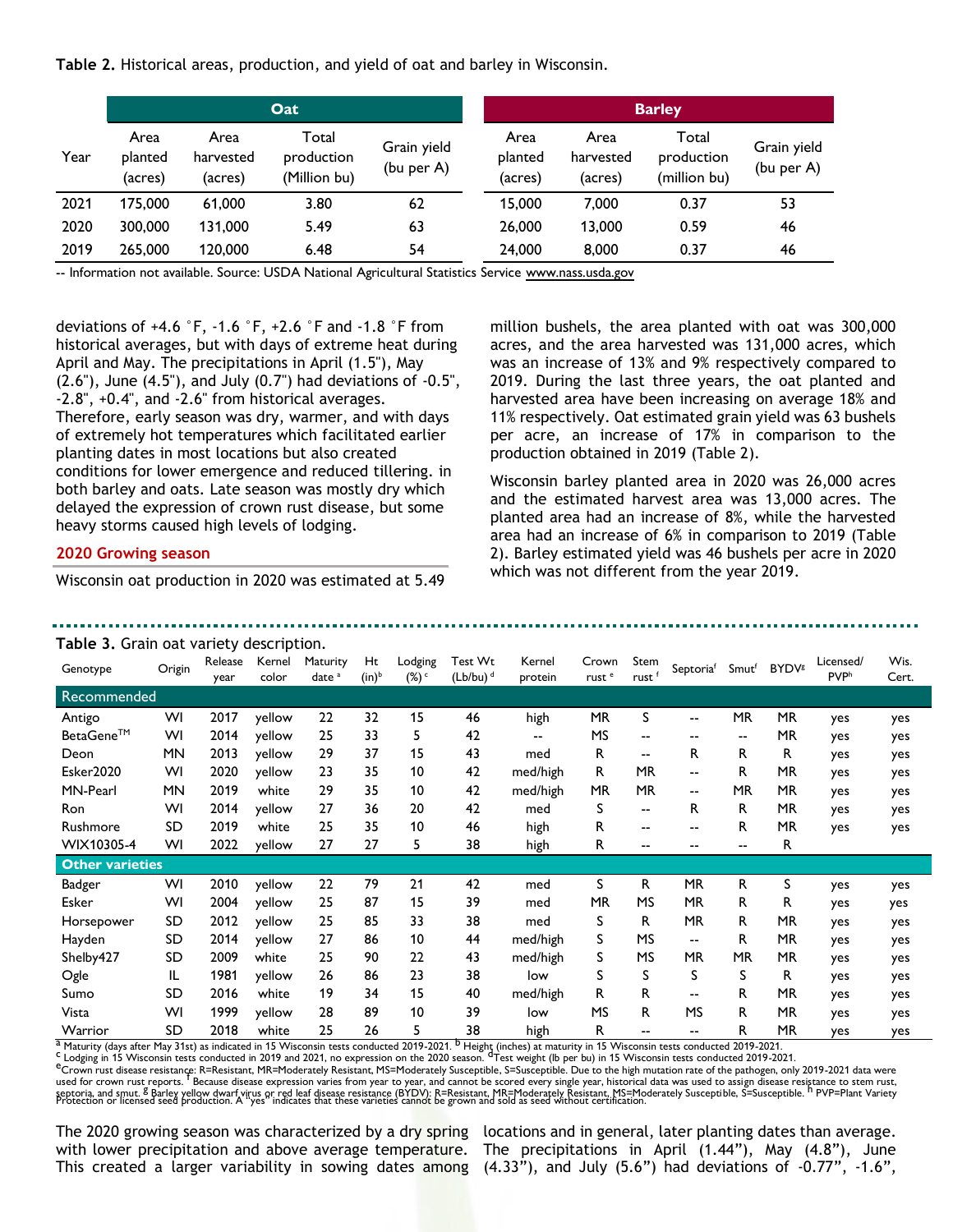+0.8", and +1.41" respectively in comparison to historical averages at Arlington WI. Lower precipitation combined with higher temperatures in April and May affected plant emergence and early development of the crop. The dryer weather in combination with several days of extreme high temperatures the last week of May were the most likely causes of reduced tillering in both barley and oat. There was also a lower infection rate of crown rust in oat.

The 2020 growing season was also an unusual year due to the COVID-19 pandemic. Due to heavy restrictions in travel for research activities, several testing locations could not be planted. Therefore, only five of the eight locations could be evaluated. Additionally, forage testing trials could not be planted due to the labor required.

#### **2019 Growing season**

Wisconsin oats production in 2019 was estimated at 6.48

million bushels, the area planted with oats was 265,000 acres, and the area harvested was 120,000 acres, which was an increase on area compared to 2018 (20%). Oat yield was 54 bushels per acre, which was 17% lower than production obtained in the last three years (Table 2).

Wisconsin barley planted area in 2019 was 24,000 acres and the estimated harvest area is 8,000 acres. The planted area was 50% less than 2018 and the estimated harvest area was 76% less than in 2018 (Table 2).

The 2019 growing season was characterized by a cold and wet spring with higher than average precipitation and lower than average temperature. Although average temperatures for April (46.6 °F), May (55.9 °F), June (66.6 °F) and July (75.2 °F) had small deviations of +0.3 °F, +1.4 °F, -0.4 °F and +3.9 °F respectively from historical values, lowest temperatures recorded during April were accompanied by snowfalls in several areas of the state which delayed or limited the start of emergence. This created a larger variability in sowing dates among locations and later planting dates than average. The precipitations in April (3.22"), May (6.17"), June (5.16"), and July (5.77") had deviations of -0.18", +2.62", +0.62", and +1.59" respectively in comparison to historical averages.

Source: USDA National Agricultural Statistics Service

**Table 4.** Grain yield (bushels per acre) performance of oat varieties in the 2021 growing season and average of three years (2019, 2020, and 2021).

|                   |                   |                           |       |                  |                          |             |                          | Grain yield (bu per A) |        |                |                |                |                      |          |
|-------------------|-------------------|---------------------------|-------|------------------|--------------------------|-------------|--------------------------|------------------------|--------|----------------|----------------|----------------|----------------------|----------|
|                   |                   | <b>Antigo<sup>a</sup></b> |       | <b>Arlington</b> |                          | <b>Alma</b> |                          | <b>Lancaster</b>       |        | <b>Madison</b> |                | <b>Spooner</b> | Overall <sup>b</sup> |          |
| Genotype          | 2021              | $3 - yr$                  | 2021  | $3 - yr$         | 2021                     | $3 - yr$    | 2021                     | $3 - yr$               | 2021   | $3 - yr$       | 2021           | $3 - yr$       | 2021                 | $3 - yr$ |
| Antigo            | 119               | 72                        | 112   | 109*             | 125                      | 108*        | 53                       | 73                     | 91     | 99             | 27             | 47             | 87                   | 85       |
| <b>Badger</b>     | 120               | 72                        | 67    | 87               | 119                      | 91          | 34                       | 76                     | 54     | 81             | 12             | 44             | 73                   | 75       |
| BetaGene™         | 124               | 76                        | 140   | 107*             | 158*                     | 120*        | 68*                      | 86*                    | 132*   | $117*$         | 42             | $57*$          | 110*                 | 94*      |
| Deon              | $143*$            | 101*                      | 131   | $113*$           | 140                      | 107         | 48                       | 78*                    | 137*   | $123*$         | 22             | $65*$          | 104*                 | 97*      |
| Esker             | 118               | 76                        | 125   | 101              | 130                      | 97          | 55                       | 86*                    | 100    | 98             | 34             | 55             | 94                   | 85       |
| Esker2020         | 138               | $92*$                     | 131   | $112*$           | 140                      | 125*        | 62                       | $91*$                  | 104    | 111            | 37             | $63*$          | 100*                 | 99*      |
| Hayden            | 134               | 86*                       | 151*  | 98               | 114                      | 92          | 55                       | $81*$                  | 107    | 108            | 34             | $57*$          | 98*                  | 88*      |
| Horsepower        | $-$               | 72                        | 97    | 61               | 95                       | 63          | 52                       | 70                     | 104    | 97             | $\overline{a}$ | 55             | 79                   | 69       |
| MN-Pearl          | $141*$            | 99*                       | 125   | 108*             | 136                      | 107         | 25                       | 73                     | 118    | 118*           | 44             | 70*            | 99*                  | 97*      |
| Ogle              | 95                | 57                        | 115   | 75               | 128                      | 96          | $-$                      | 75                     | $127*$ | 105            | $\overline{a}$ | 58*            | 90                   | 79       |
| Ron               | 120               | 85*                       | 138   | 97               | 154*                     | 106         | $62*$                    | $81*$                  | 111    | 105            | 55*            | 68*            | 106*                 | $91*$    |
| Rushmore          | 134               | 88*                       | 126   | 103*             | 151*                     | 119*        | 42                       | 76                     | 124    | 128*           | 36             | 63*            | 103*                 | 98*      |
| Sumo              | 90                | 54                        | 129   | 107              | 110                      | 69          | 30                       | 63                     | 70     | 86             | 30             | 46             | 78                   | 73       |
| Vista             | 137               | 72                        | 123   | 91               | 157*                     | $111*$      | 69*                      | $91*$                  | 114    | 103            | $51*$          | 66*            | 108*                 | 89*      |
| Warrior           | $\qquad \qquad -$ | $-$                       | 127   | 97               | $\overline{\phantom{a}}$ | $-$         | $\overline{\phantom{a}}$ | $-$                    | 102    | 109            | --             | --             | 95                   | $87*$    |
| WIX10305-4        | $-$               | 75                        | 134   | 130*             | 156*                     | $113*$      | $-$                      | 75                     | 91     | 96             | 56*            | 60*            | 100*                 | 89*      |
| <b>Trial Mean</b> | 126.9             | 80.6                      | 121.5 | 97.0             | 134.3                    | 103.1       | 51.9                     | 79.6                   | 109.4  | 107.1          | 35.8           | 59.0           | 96.3                 | 88.2     |
| Trial S.E.        | 0.2               | 0.8                       | 0.1   | 0.4              | 1.0                      | 0.8         | 1.0                      | 0.7                    | 0.7    | 0.6            | 0.9            | 0.7            | 0.4                  | 0.3      |
| <b>LSD</b>        | 2.5               | 15.1                      | 1.9   | 10.8             | 12.1                     | 17.3        | 10.6                     | 13.4                   | 12.6   | 15.6           | 10.0           | 14.2           | 14.0                 | 13.5     |

"Yarieties that are not significantly different (P<0.05) from the highest vieiding variety in the trial are marked with a star (\*). These analyses refer to a Fisher's Least<br>Significant Difference (LSD) test. "Overall perfo

**Table 5.** Grain barley variety description.

|                                                                                                                                                                                                   |  |  |  | Test Plant Maturity Net Spot BYD |  |  | Lodging |
|---------------------------------------------------------------------------------------------------------------------------------------------------------------------------------------------------|--|--|--|----------------------------------|--|--|---------|
| Genotype Origin Year Rows Objective <sup>a</sup> Wt <sup>b</sup> Height <sup>c</sup> date <sup>d</sup> Blotch <sup>e</sup> Blotch <sup>f</sup> V <sup>g</sup> FHB <sup>h</sup> (0-9) <sup>;</sup> |  |  |  |                                  |  |  |         |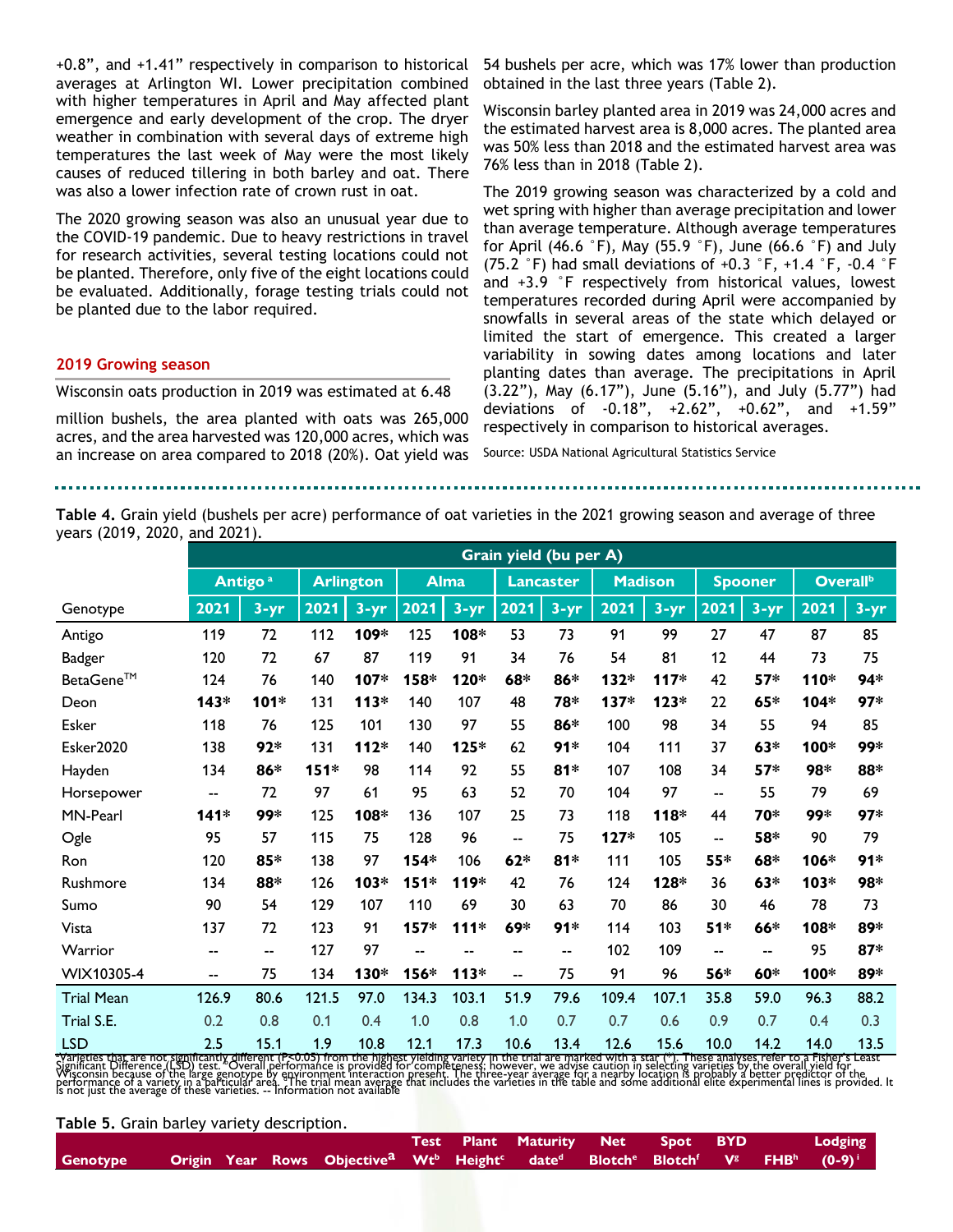| <b>AAC Synergy</b>  | CA        | 2012  | 2 | Malting | 46   | 28   | 29 | <b>MR</b> | <b>MS</b> | <b>MR</b> | <b>MR</b> | 0 |
|---------------------|-----------|-------|---|---------|------|------|----|-----------|-----------|-----------|-----------|---|
| <b>AC</b> Metcalfe  | CA        | 1997  | 2 | Malting | 47   | 28   | 29 | MS        | S         | MR        | S         |   |
| <b>CDC</b> Copeland | CA        | 1999  | 2 | Malting | 47   | 29   | 30 | <b>MS</b> | S         | <b>MR</b> | S         |   |
| Conlon              | ND        | 1996  | 2 | Malting | 48   | 27   | 23 | S         | S         | MR        | S         |   |
| Kewaunee            | WI        | 1994  | 6 | Feed    | 47   | 31   | 21 | <b>MR</b> | <b>MS</b> | <b>MR</b> | MR.       |   |
| <b>LCS Genie</b>    | US        | $- -$ |   | Malting | 47   | 27   | 30 | S         | S         | <b>MR</b> | S         | 0 |
| <b>ND Genesis</b>   | ND        | 2015  | 2 | Malting | 47   | 29   | 26 | <b>MS</b> | <b>MS</b> | <b>MR</b> | MS        | 0 |
| Pinnacle            | ND        | 2008  | 2 | Malting | 47   | 30   | 25 | S         | <b>MS</b> | MR        | S         | 0 |
| Quest               | <b>MN</b> | 2010  | 6 | Malting | 46   | 28   | 22 | <b>MR</b> | <b>MS</b> | <b>MR</b> | <b>MR</b> |   |
| Rasmusson           | <b>MN</b> | 2088  | 6 | Malting | 47.2 | 30.8 | 21 | <b>MR</b> | <b>MS</b> | <b>MR</b> | <b>MR</b> | 0 |

<sup>a</sup> Suggested use stated in release and commercial information. <sup>b</sup> Test weight (Ib per bu) in 15 Wisconsin tests conducted 2019-2021. <sup>C</sup> Height (inches) at maturity in 15 Wisconsin tests conducted 2019-2021. <sup>d</sup>Maturity (month-day) as indicated in 15 Wisconsin tests conducted 2019-2021. <sup>e</sup> Net Blotch disease resistance: R=Resistant, MR=Moderately Resistant, MS=Moderately Susceptible, S=Susceptible. 2019-2021 data were used for Net Blotch reports. <sup>F</sup> Spot Blotch disease resistance: R=Resistant, MS=Moderately Susceptible, S=Susceptible. 2019-2021 data MR=Moderately Resistant, MS=Moderately Susceptible, S=Susceptible. 2019-2021 data were used for Spot Blotch reports. <sup>8</sup> Barley yellow dwarf virus or red leaf<br>MR=Moderately Resistant, MS=Moderately Susceptible, S=Susceptib disease resistance (BYDV): R=Resistant, MR=Moderately Resistant, MS=Moderately Susceptible, S=Susceptible. <sup>h</sup> FHB Fusarium head blight based on natural expression In 2 Wisconsin tests conducted in 2019-2021. Lodging in 15 Wisconsin tests conducted in 2019 and 2021, no expression on the season 2020.

#### **Performance evaluation**

**Grain yield**. Plots were harvested and threshed with a combine harvester in Madison, Arlington, Antigo, and Sturgeon Bay; seed was dried and later cleaned. The other locations harvested bundles of plants that were dried and threshed. Yields are reported in bushels per acre at 12% moisture content. All the analysis was conducted in bushels per acre. There are 32 pounds per bushel of oat and 48 per bushel of barley (Tables 4 and 6).

**Test weight**. Test weight was measured with a Cox funnel using a 0.5 liter (L) measuring cup and weighting in grams. All data was transformed to pounds per bushel following seed trade recommendations and all analysis were

conducted in lb per bu. Test weight is reported in pounds per bushel (Tables 3 and 5).

**Maturity**. Maturity was evaluated by recording the date that 50% of the plants in a plot headed. Maturity is reported by date using the three-year average of all locations (Table 3, 5, 7, and 8).

**Plant height**. Plant height is measured from the base of the plant to the tip of the panicle after heading in oat and to the tip of the spike without awns in barley. The analysis was conducted in centimeters and transformed to inches. Plant height is reported in inches using the three-year average of all locations (Table 3, 5, 7, and 8).

**Table 6.** Grain yield performance and heading date of barley varieties in the 2021 growing season at six locations in Wisconsin.

|                         |      | Grain Yield (bu per A) <sup>a</sup> |       |               |       |                  |      |                |      |                  |      |                |       |                      |  |
|-------------------------|------|-------------------------------------|-------|---------------|-------|------------------|------|----------------|------|------------------|------|----------------|-------|----------------------|--|
|                         |      | <b>Alma</b>                         |       | <b>Antigo</b> |       | <b>Arlington</b> |      | <b>Madison</b> |      | <b>Lancaster</b> |      | <b>Spooner</b> |       | Overall <sup>b</sup> |  |
| Genotype                | 2021 | $3 - yr$                            | 2021  | $3 - yr$      | 2021  | $3 - yr$         | 2021 | $3 - yr$       | 2021 | $3 - yr$         | 2021 | 2021           | 2021  | $3 - yr$             |  |
| <b>AAC Synergy</b>      | 46*  | 61                                  | 71    | 71            | 80*   | 80*              | 93   | 68*            | 55   | 47               | 23   | $35*$          | 63*   | 54*                  |  |
| <b>AC Metcalfe</b>      | 23   | 43                                  | 53    | 53            | 64    | 64               | 80   | 59             | 44   | 41               | 12   | 23             | 49    | 39                   |  |
| CDC Copeland            | 16   | 37                                  | 55    | 55            | 72    | 72               | 83   | 56             | 50   | 34               | 15   | 19             | 50    | 36                   |  |
| Conlon                  | 27   | 52                                  | 50    | 50            | 72    | 72               | 73   | 54             | 53   | 40               | 8    | 25             | 49    | 44                   |  |
| Kewaunee                | 22   | 45                                  | 77*   | $77*$         | $81*$ | $81*$            | 83   | 69*            | 65*  | 48               | 26   | $37*$          | $64*$ | 60*                  |  |
| <b>LCS Genie</b>        | 27   | 42                                  | 53    | 53            | 53    | 53               | 80   | 52             | 44   | 27               | 15   | 21             | 48    | 31                   |  |
| <b>ND Genesis</b>       | 49*  | 73*                                 | 75    | 75            | 82*   | $82*$            | 104  | 66*            | 62   | 48               | 37*  | 40*            | 71*   | 57*                  |  |
| Pinnacle                | 39   | 56                                  | 65    | 65            | 75    | 75               | 83   | $61*$          | 42   | 46               | 22   | 30             | 59    | 48                   |  |
| Quest                   | 47*  | 70*                                 | 80*   | 80*           | 85*   | 85*              | 88   | $67*$          | 47   | 48               | 23   | 36             | 68*   | 59*                  |  |
| Rasmusson               | 38   | 69*                                 | $81*$ | $81*$         | 85*   | 85*              | 81   | 66*            | 76*  | 59*              | 30   | 40*            | $67*$ | 59*                  |  |
| Trial mean <sup>c</sup> | 33.3 | 54.7                                | 65.9  | 65.9          | 74.8  | 74.8             | 84.6 | 61.7           | 53.8 | 43.6             | 21.2 | 30.6           | 58.6  | 48.6                 |  |
| <b>Trial Standard</b>   |      |                                     |       |               |       |                  |      |                |      |                  |      |                |       |                      |  |
| error                   | 0.8  | 0.9                                 | 0.5   | 0.7           | 1.3   | 0.8              | 1.3  | 0.8            | 2.1  | 0.7              | 0.9  | 0.7            | 1.2   | 0.3                  |  |
| <b>LSD</b>              | 5.0  | 7.0                                 | 5.2   | 4.5           | 8.0   | 6.9              | 7.7  | 7.3            | 12.4 | 7.0              | 5.3  | 6.6            | 7.3   | 6.1                  |  |

 $^{\text{a}}$  Varieties that are not significantly different (P<0.05) from the highest yielding variety in the trial are marked with a star (\*). These analyses refer to a Fisher's Least Significant Difference (LSD) test. <sup>5</sup> DOverall performance is provided for completeness; however, we advise caution in selecting varieties by the overall yield for<br>Visconsin because of the large genotype by environment in

**Table 7.** Forage dry matter yield and quality of spring oat varieties harvested at Madison and Arlington, Wisconsin in 2021 and average of three years (2018, 2019, and 2021).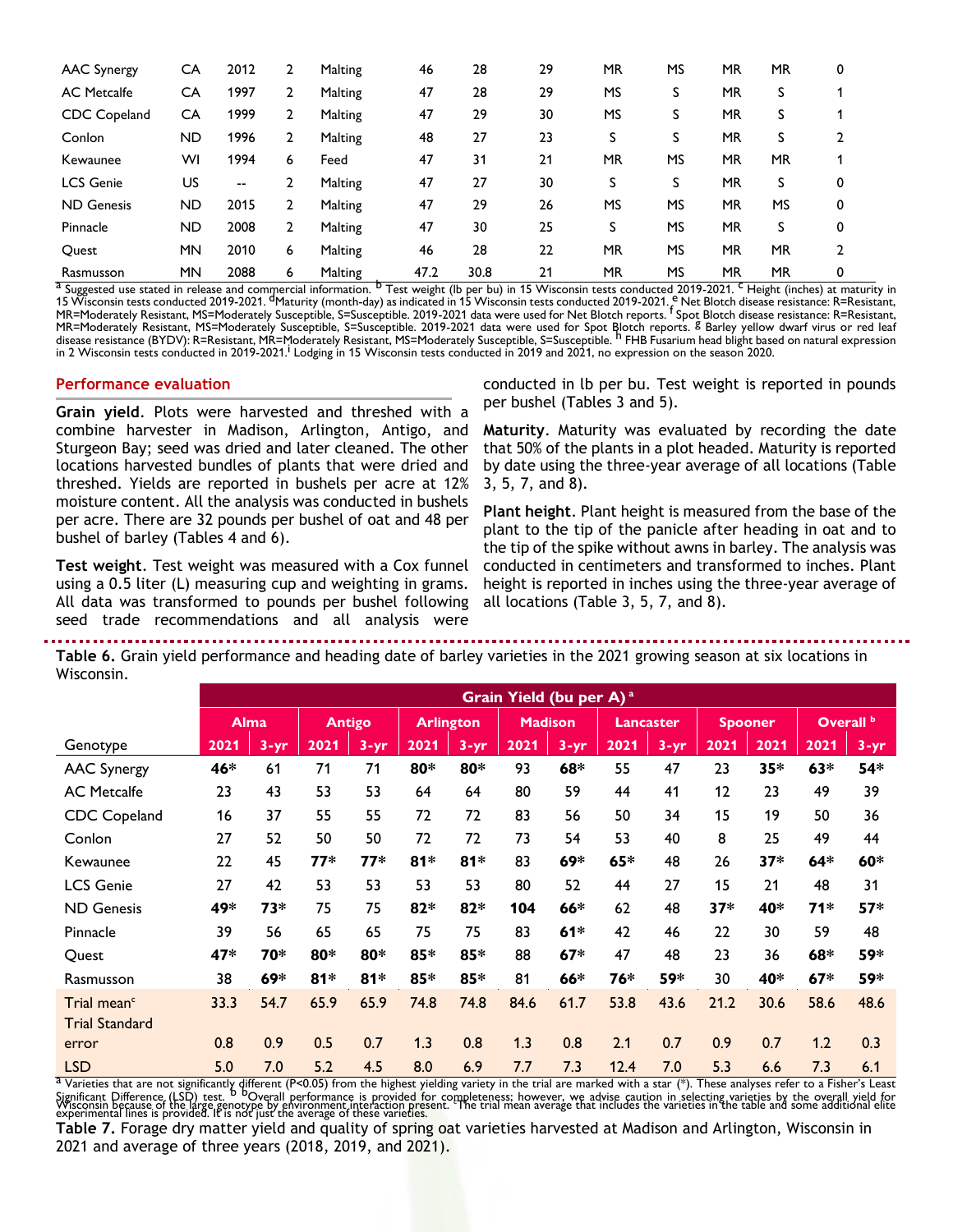|                         |                        |                             |        |                      |       |                               | <b>Arlington</b> |              |       |                               |        |                         |         |                            | <b>Madison</b> |              |       |          |
|-------------------------|------------------------|-----------------------------|--------|----------------------|-------|-------------------------------|------------------|--------------|-------|-------------------------------|--------|-------------------------|---------|----------------------------|----------------|--------------|-------|----------|
|                         | Overall                | Dry Biomass<br>(ton/A) $^a$ |        | Crude protein<br>(%) |       | Relative<br>forage<br>quality |                  | Milk (ton/A) |       | <b>Dry Biomass</b><br>(ton/A) |        | Crude protein<br>$(\%)$ |         | Relative forage<br>quality |                | Milk (ton/A) |       |          |
| Genotype                | <b>Booting</b><br>date | Heading<br>date             | 2021   | $3 - yr$             | 2021  | $3-yr$                        | 2021             | $3 - yr$     | 2021  | $3-yr$                        | 2021   | $3 - yr$                | 2021    | $3-yr$                     | 2021           | $3 - yr$     | 2021  | $3 - yr$ |
| ForagePlus              | 25                     | 34                          | $1.6*$ | $1.7*$               | 10.1  | 10.3                          | 140              | 115          | 3137  | 2729                          | $2.4*$ | 1.6                     | 10.0    | 10.3                       | 134.7          | 144          | 3035  | 3145     |
| George                  | 21                     | 30                          | $1.4*$ | $1.7*$               | 10.3  | 10.8                          | 157              | 119          | 3332  | 2814                          | 1.6    | $1.9*$                  | 10.9    | 10.0                       | 157.1          | 146          | 3322  | 3247     |
| Goliath                 | 19                     | 28                          | 0.9    | 1.4                  | 11.4  | 11.6                          | 182              | 138          | 3596  | 3014                          | 1.0    | 1.6                     | $12.9*$ | 11.1                       | 192.0*         | 160          | 3693* | 3063     |
| Laker                   | 21                     | 32                          | 1.1    | 1.4                  | 11.9  | $12.7*$                       | 164              | 122          | 3385  | 2801                          | 1.2    | 1.1                     | 11.7    | $14.3*$                    | 177.8          | 180*         | 3458  | 2934     |
| Vista                   | 18                     | 26                          | 1.1    | $1.5*$               | 12.2  | 11.7                          | 159              | 125          | 3339  | 2834                          | 1.2    | 1.6                     | 10.2    | 10.9                       | 139.8          | 146          | 3107  | 3306*    |
| Trial mean <sup>b</sup> | 21                     | 30                          | 1.1    | 1.5                  | 11.6  | 11.4                          | 167              | 129          | 3411  | 2903                          | 1.4    | 1.1                     | 11.6    | 10.3                       | 167            | 145          | 3412  | 2969     |
| Trial S.E.              | 1.2                    | 1                           | < 0.1  | < 0.1                | < 0.1 | < 0.1                         | 1.7              | 0.6          | 17.1  | 7.2                           | < 0.1  | < 0.1                   | < 0.1   | < 0.1                      | 1.7            | 0.51         | 17.1  | 13.3     |
| <b>LSD</b>              | $\qquad \qquad \cdots$ | --                          | 0.2    | 0.2                  | 0.9   | 0.6                           | 19.6             | 12.0         | 193.8 | 140.1                         | 0.3    | 0.2                     | 0.9     | 0.6                        | 19.6           | 7.5          | 193.8 | 211.6    |

<sup>a</sup> Varieties that are not significantly different (P<0.05) from the highest performing variety in the trial are marked with a star (\*). These analyses refer to a Fisher's Least<br>Significant Difference (LSD) test. The trial

**Disease resistance**. Disease resistance was evaluated as a combination between incidence and severity, where 0 is no disease present and 9 is all plants affected up to the flag leaf (Table 3). Disease severity is later transformed to disease resistance as follows: R=excellent resistance, MR=moderate or good resistance, MS=moderate susceptible, and S = susceptible or poor resistance. Please note that the reporting method changed from previous reports to make them comparable to other states' reports. Please also note that an update of resistance status of all varieties is provided using combined data from Wisconsin and from other states. Disease resistance in all varieties is eventually overcome by the pathogen variability, and therefore, only the most recent years are used for the report (Tables 3 and 5).

**Lodging**. Lodging was measured in percent, where 0% is no lodging and 100% is severe lodging. It was then transformed to weak=severe lodging, medium=intermediate lodging. low=low lodging (Table 3, 5 7, and 8).

**Forage dry matter**. An area of 3x3.28 ft was handharvested at 2 inches above ground and dried. The weight

of the sample was transformed to tons per hectare prior to analysis. Yield is reported in tons per acre (Tables 7 and 8). Madison and Arlington are the only locations used for forage trials.

**Forage quality**. Forage quality was evaluated at the Soil and Forage Lab from UW-Madison. Relative forage quality (RFQ), percent of crude protein (CP%) and total milk production in tons per acre is reported (Tables 7 and 8).

### **Licensed varieties**

The Wisconsin Agricultural Experimental Station and/or the UW-Madison Department of Agronomy has granted sole authority to the Wisconsin Crop Improvement Association to issue formal licenses for the production of certified seed of Kewaunee barley, Spooner rye; and Badger, Dane, ForagePlus, Gem, and Vista oat. The Wisconsin Alumni Research Foundation has granted sole authority to the Wisconsin Crop Improvement Association to issue formal licenses for the production of certified seed of Drumlin, Esker, Esker2020, Kame, Moraine, Ron, BetaGeneTM,

Antigo, Laker, and George oat.

**Table 8.** Forage dry matter yield and quality of spring barley varieties harvested at Madison, Wisconsin in 2021 and an average for three years (2018, 2019, and 2021).

|                   |                        | a. e. a general em e en jean e (= e . e ; = e . e ; a. . e = e = . ; . |                                              |          |         |                         |           |                                   |                |                          |                               |               |               |          |                |               |              |               |
|-------------------|------------------------|------------------------------------------------------------------------|----------------------------------------------|----------|---------|-------------------------|-----------|-----------------------------------|----------------|--------------------------|-------------------------------|---------------|---------------|----------|----------------|---------------|--------------|---------------|
|                   |                        |                                                                        |                                              |          |         |                         | Arlington |                                   |                |                          |                               |               |               |          | <b>Madison</b> |               |              |               |
|                   |                        | Overall                                                                | <b>Dry Biomass</b><br>$(ton/A)$ <sup>a</sup> |          |         | Crude protein<br>$(\%)$ |           | <b>Relative</b><br>forage quality | Milk $(Ib./A)$ |                          | <b>Dry Biomass</b><br>(ton/A) |               | Crude protein | $(\%)$   | forage quality | Relative      | Milk (lb./A) |               |
| Genotype          | <b>Booting</b><br>date | Heading<br>date                                                        | 2021                                         | $3 - yr$ | 2021    | $3 - yr$                | 2021      | $3 - yr$                          | 2021           | $3 - yr$                 | 2021                          | $3 - yr$      | 2021          | $3 - yr$ | 2021           | $3 - yr$      | 2021         | $3 - yr$      |
| Kewaunee          | 12                     | 19                                                                     | $0.7*$                                       | $1.0*$   | 13.0    | 11.9                    | 225       | 162*                              | 3918*          | 3285*                    | 1.0                           | 0.6           | $14.3*$       | 11.1     | 188*           | $176*$        | 3622*        | 3399          |
| Hays              | 16                     | 27                                                                     | $0.7*$                                       | $1.1*$   | $14.9*$ | $13.0*$                 | 240*      | $171*$                            | 4027*          | 3396*                    | $2.1*$                        | $1.3*$        | 11.1          | $12.3*$  | 146            | $175*$        | 3160         | 3057          |
| Redrock           | 15                     | 26                                                                     | $0.8*$                                       | --       | 11.8    | --                      | 217       | $\overline{\phantom{a}}$          | 3990*          | $\overline{\phantom{a}}$ | 1.2                           | $\sim$ $\sim$ | 11.1          | $- -$    | 175            | $\sim$ $\sim$ | 3508*        | $\sim$ $\sim$ |
| <b>Trial Mean</b> | 21                     | 30                                                                     | 1.1                                          | 1.0      | 11.6    | 11.0                    | 167       | 129                               | 3412           | 2903                     | 1.4                           | 1.1           | 11.6          | 10.3     | 167            | 145           | 3411         | 2969          |
| Trial S. E.       | 1.2                    | 1.0                                                                    | $0.1$                                        | < 0.1    | < 0.1   | < 0.1                   | 1.7       | 0.6                               | 17.1           | 7.2                      | < 0.1                         | < 0.1         | < 0.1         | < 0.1    | 1.7            | 0.5           | 17.1         | 13.3          |
| <b>LSD</b>        | $-$                    | --                                                                     | 0.2                                          | 0.2      | 0.9     | 0.6                     | 19.6      | 12.0                              | 194            | 140                      | 0.3                           | 0.2           | 0.9           | 0.6      | 19.6           | 7.5           | 194          | 212           |

<sup>a</sup> Varieties that are not significantly different (P<0.05) from the highest performing variety in the trial are marked with a star (\*). These analyses refer to a Fisher's Least<br>Significant Difference (LSD) test. The trial